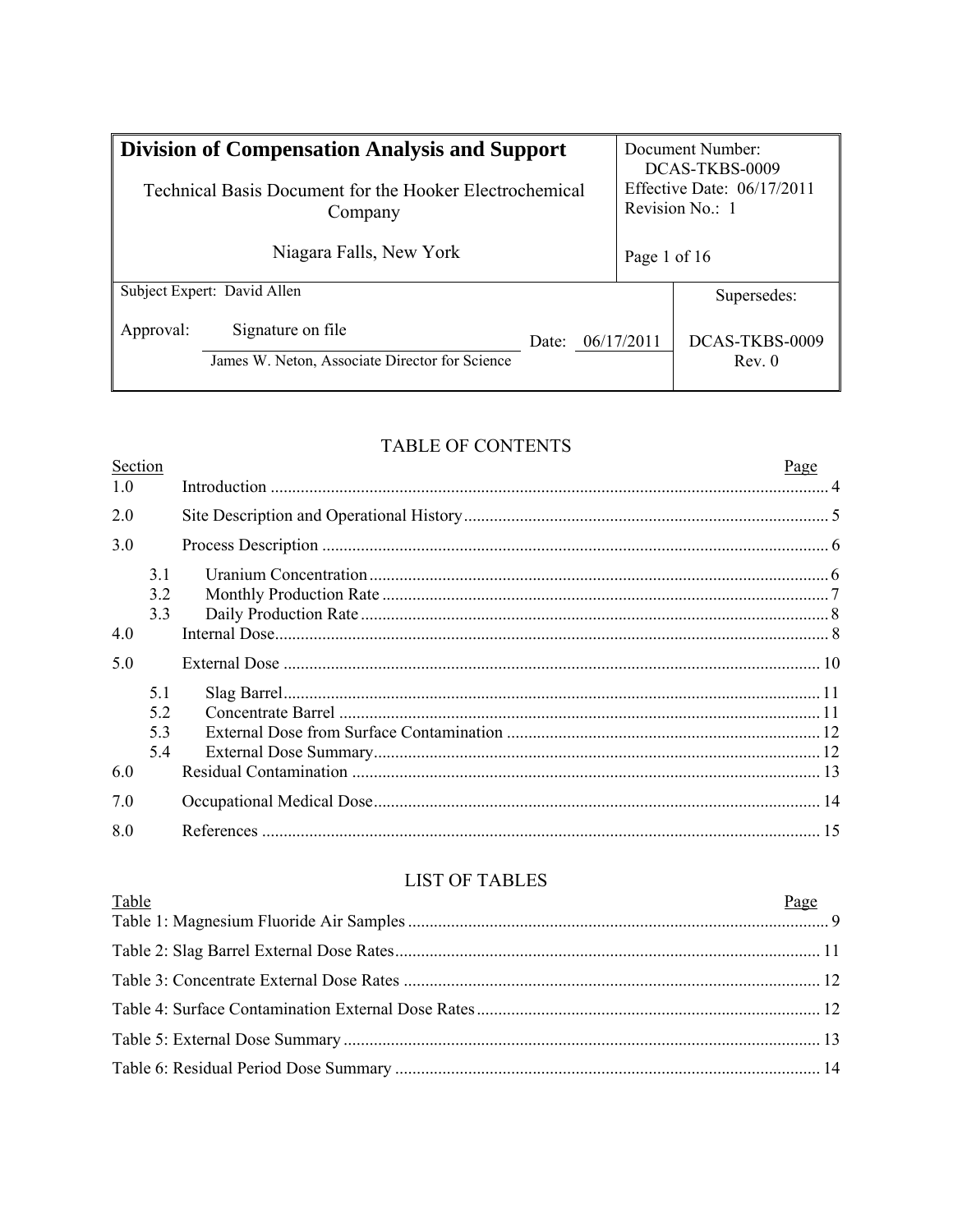| <b>Effective Date:</b> | Revision No. | Document No.   | Page 2 of 16 |
|------------------------|--------------|----------------|--------------|
| 06/17/2011             |              | DCAS-TKBS-0009 |              |

### LIST OF FIGURES

| Figure |  |
|--------|--|
|        |  |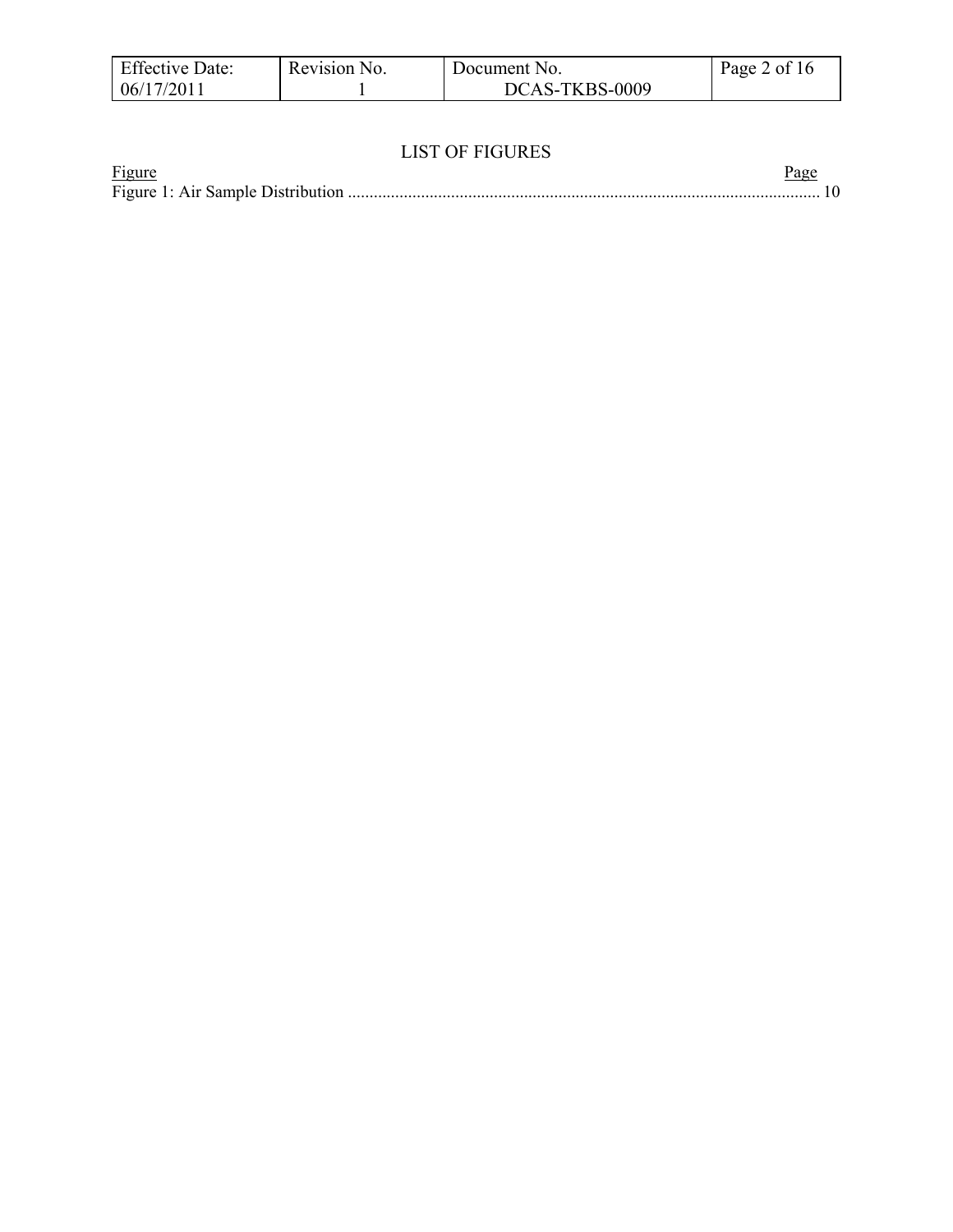| <b>Effective Date:</b> | Revision No. | Document No.   | Page 3 of 16 |
|------------------------|--------------|----------------|--------------|
| 06/17/2011             |              | DCAS-TKBS-0009 |              |

### **RECORD OF ISSUE/REVISIONS**

| <b>ISSUE</b><br><b>AUTHORIZATION</b> | <b>EFFECTIVE</b> |          |                                                          |
|--------------------------------------|------------------|----------|----------------------------------------------------------|
| <b>DATE</b>                          | <b>DATE</b>      | REV. NO. | <b>DESCRIPTION</b>                                       |
|                                      |                  |          |                                                          |
| 4/4/2011                             | 4/4/2011         | $\theta$ | Changes Battelle-TBD-6001 Appendix to                    |
|                                      |                  |          | a standalone document. Revises dose                      |
|                                      |                  |          | models to eliminate dependence on                        |
|                                      |                  |          | Battelle-TBD-6001. Provides more                         |
|                                      |                  |          | detailed description of dose models.                     |
|                                      |                  |          | Incorporate review comments.                             |
| 06/16/2011                           | 06/17/2011       |          | Revision initiated to correct errors in                  |
|                                      |                  |          | Tables 2, 3, and 6. Renumber tables after                |
|                                      |                  |          | Table 4. Added language on page 10 to                    |
|                                      |                  |          | indicate the 95 <sup>th</sup> percentile of the airborne |
|                                      |                  |          | values was used. Corrected                               |
|                                      |                  |          | typographical error on page 7 and 14.                    |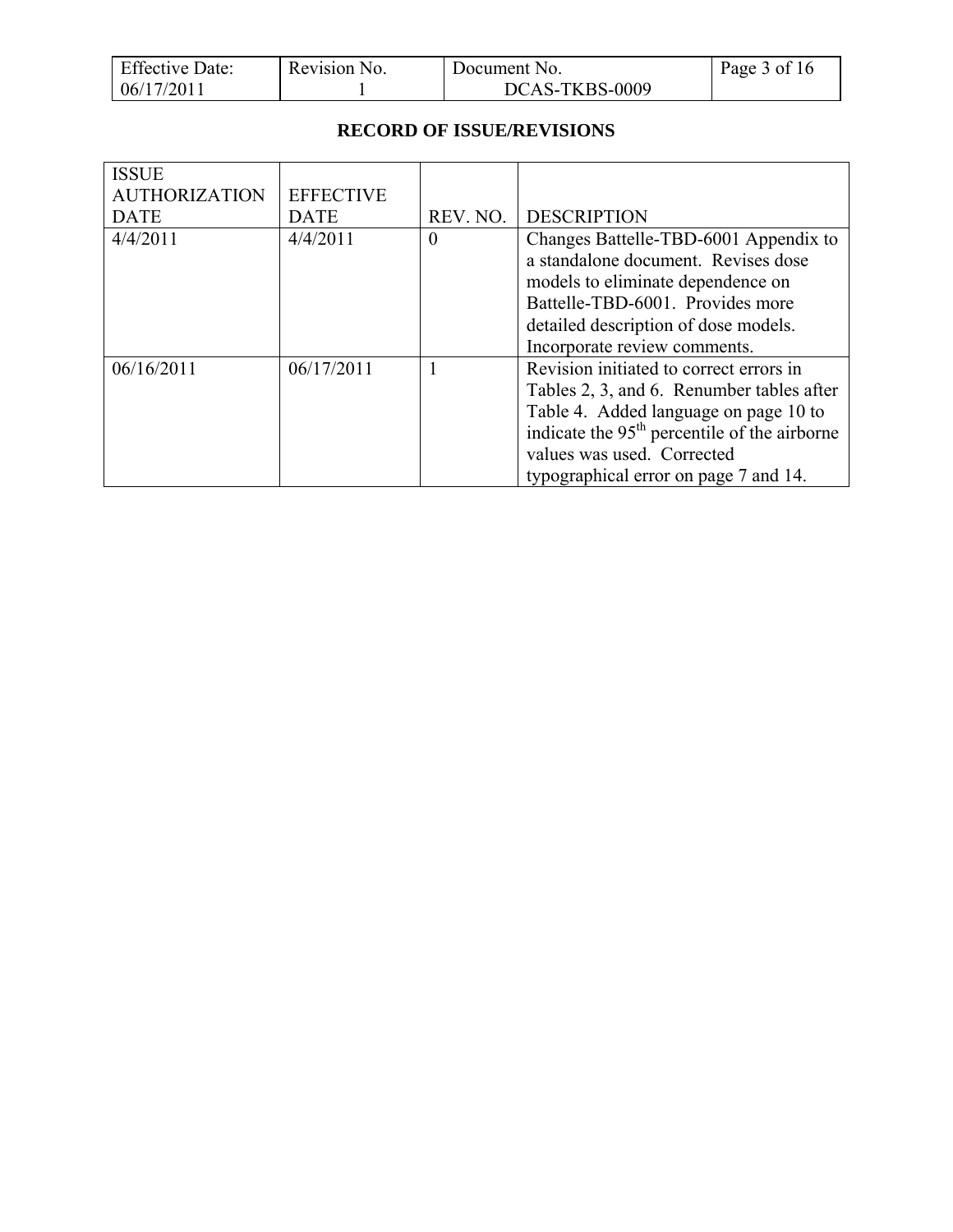| <b>Effective Date:</b> | Revision No. | Document No.   | Page 4 of 16 |
|------------------------|--------------|----------------|--------------|
| 06/17/2011             |              | DCAS-TKBS-0009 |              |

### **1.0 Introduction**

Technical basis documents and site profile documents are not official determinations made by the National Institute for Occupational Safety and Health (NIOSH) but are rather general working documents that provide historic background information and guidance to assist in the preparation of dose reconstructions at particular sites or categories of sites. They will be revised in the event additional relevant information is obtained about the affected site(s). These documents may be used to assist NIOSH staff in the completion of the individual work required for each dose reconstruction.

In this document the word "facility" is used as a general term for an area, building, or group of buildings that served a specific purpose at a site. It does not necessarily connote an "atomic weapons employer [AWE] facility" or a "Department of Energy [DOE] facility" as defined in the Energy Employees Occupational Illness Compensation Program Act of 2000 [EEOICPA; 42 U.S.C. § 7384I(5) and (12)]. EEOICPA, as amended, provides for employees who worked at an AWE facility during the contract period and/or during the residual period.

Under EEOICPA, employment at an AWE facility is categorized as either (1) during the DOE contract period (i.e., when the AWE was processing or producing material that emitted radiation and was used in the production of an atomic weapon), or (2) during the residual contamination period (i.e., periods that NIOSH has determined there is the potential for significant residual contamination after the period in which weapons-related production occurred). For contract period employment, all occupationally derived radiation exposures received at covered facilities must be included in dose reconstructions. This includes radiation exposure related to the Naval Nuclear Propulsion Program and any radiation exposure received from the production of commercial radioactive products that were concurrently manufactured by the AWE facility during the covered period. NIOSH does not consider the following exposures to be occupationally derived (NIOSH 2010):

- Background radiation, including radiation from naturally occurring radon present in conventional structures
- Radiation from X-rays received in the diagnosis of injuries or illnesses or for therapeutic reasons

For employment during the residual contamination period, only the radiation exposures defined in 42 U.S.C. § 7384n(c)(4) [i.e., radiation doses received from DOE-related work] must be included in dose reconstructions. Doses from medical X-rays are not reconstructed during the residual contamination period (NIOSH 2007). It should be noted that under subparagraph A of 42 U.S.C. § 7384n(c)(4), radiation associated with the Naval Nuclear Propulsion Program is specifically excluded from the employee's radiation dose. This exclusion only applies to those AWE employees who worked during the residual contamination period. Also, under subparagraph B of 42 U.S.C. § 7384n(c)(4), radiation from a source not covered by subparagraph A that is not distinguishable through reliable documentation from radiation that is covered by subparagraph A is considered part of the employee's radiation dose. This site profile covers only exposures resulting from nuclear weapons-related work. Exposures resulting from nonweapons-related work, if applicable, will be covered elsewhere.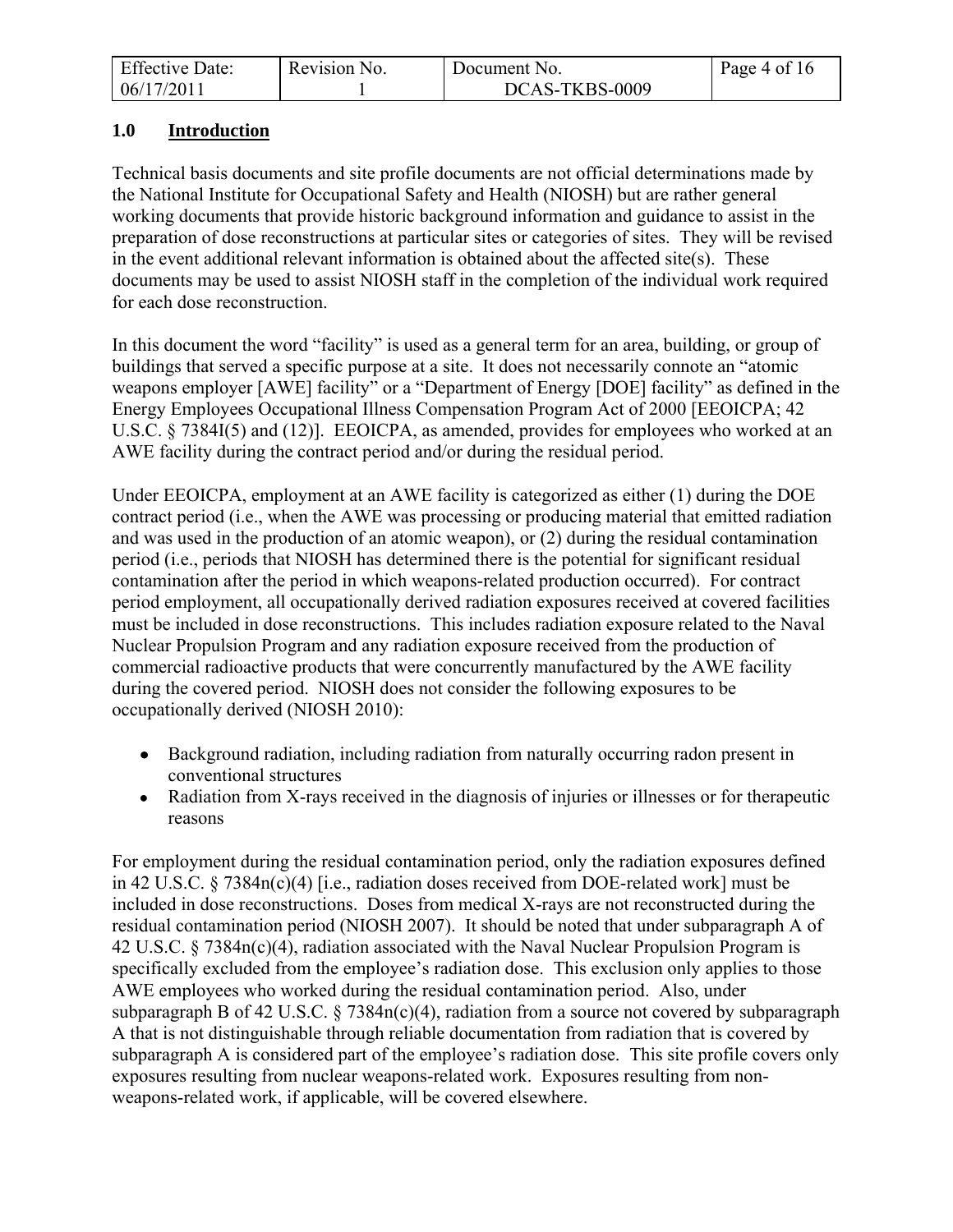| <b>Effective Date:</b> | Revision No. | Document No.   | Page 5 of 16 |
|------------------------|--------------|----------------|--------------|
| 06/17/2011             |              | DCAS-TKBS-0009 |              |

The following information from the Department of Energy's Office of Health, Safety and Security EEOICPA Find Facilities webpage defines the EEOICPA covered periods for the Hooker Electrochemical Company.

| Site:           | Hooker Electrochemical Company          |
|-----------------|-----------------------------------------|
| Location:       | Niagara Falls, New York                 |
| Covered Period: | 1943-1948, Residual Radiation 1949-1976 |

This document contains a summary of the description of the site as well as the Atomic Energy Commission activities performed there, and provides the technical basis to be used to evaluate the occupational radiation doses for EEOICPA claims.

### **2.0 Site Description and Operational History**

The Hooker Electrochemical Company (HEC) was located in Niagara Falls, New York. From January, 1943 until June, 1948 under contract No W-7405 eng-28 with the Manhattan Engineering District (MED), HEC manufactured various organic chemicals including xylene hexafluoride (P-45), xylene hexachloride, and Miller's Fluoro Lubricant (MFL). While these processes in themselves did not involve radioactive materials, during part of this period, hydrochloric acid, a byproduct of the P-45 process, was used to chemically treat uranium bearing C-2 slag as a precursor to uranium recovery (DOE 1985, pg 58).

The HEC site used under the MED program was the "D" area, 5.5 acres located on the north bank of the Niagara River in Niagara Falls, NY, about 2 miles east of the falls. Five buildings on this site, D-5, 6, 7, 8 and 9 were used under the contract with MED (1943-48). The bulk of uranium handling was conducted outdoors in an area by the railroad siding north of these buildings. This activity involved the chemical processing of uranium-bearing slag for recovery purposes (DOE 1985, Olotka 1979).

The covered period for Hooker Electrochemical is listed by the Department of Energy's Office of Worker Advocacy as 1943 through 1948 and includes both radioactive material processing and nonradioactive chemical production activities for the Manhattan Engineer District (MED) (DOE 2009). The only weapons-related radiation exposure occurred while processing uranium contaminated slag for MED. A 49' x 28' x 25' cinder block building to contain some of the necessary equipment was constructed under a letter of intent dated May 1944. Construction was completed and the building turned over to the Operating Department on July 11 1944 (Dowling 1944). No documentation was found indicating there were other sources of radiation, commercial or weapons-related, at Hooker Electrochemical.

A process description indicates this process was sufficient to take care of the excess HCl from the P-45 process (MED 1944). The P-45 process ended on January 15, 1946 (Mears 1946). This document establishes the period of operational radiation exposure from July 11, 1944 to January 15, 1946. It is possible that the slag-processing occurred for an even shorter period since some start up period would be expected. This analysis assumes a period of residual radioactivity exposure from January 16, 1946 to October 11, 1976, the date when measurements for radiation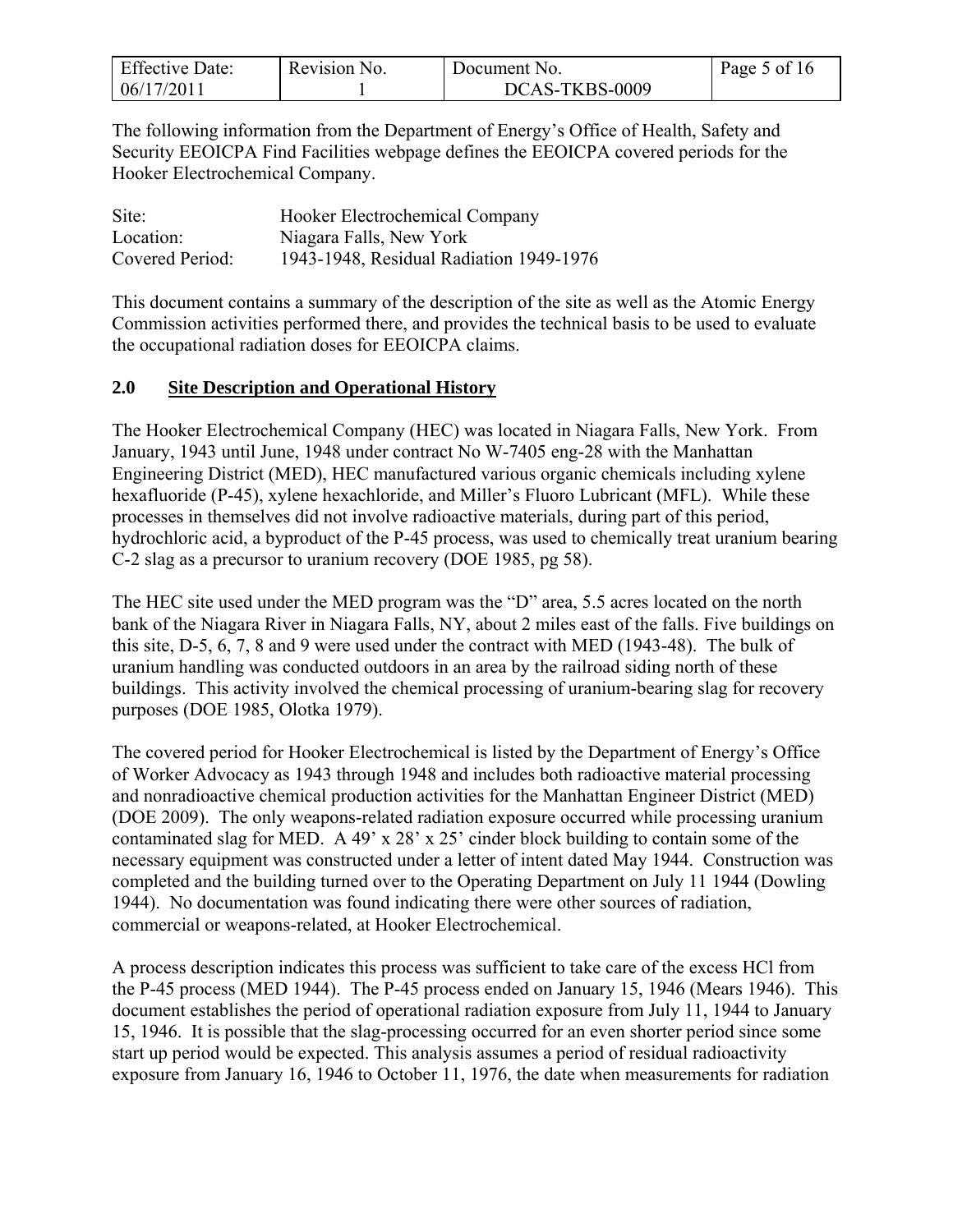| <b>Effective Date:</b> | Revision No. | Document No.   | Page 6 of 16 |
|------------------------|--------------|----------------|--------------|
| 06/17/2011             |              | DCAS-TKBS-0009 |              |

and radioactivity onsite were made and it was concluded that no elevated levels of radioactivity were onsite (DOE 1977).

### **3.0 Process Description**

The MED radiation work at Hooker Electrochemical was the concentration of uranium from slag, which had been sent to the Hooker site from the Electrometallurgical Company (DOE 1985). This material was primarily reduction bomb (dolomite) liners with an approximate composition of 90% magnesium fluoride and 10% calcium oxide. (The term bomb, as used here, refers to a device used to contain a particular chemical process.) The slag reportedly contained approximately one pound of uranium per 500 pounds of slag (MED 1944). A description of the process is contained in a Data Sheet for Industrial Hazards, dated December 8, 1944 (MED 1944).

*Slag is received in barrels containing about 500 lbs. The barrels are opened and the material is dumped on a conveyor belt which carries it up a ramp to one of the three digest tanks. 40 barrels are added to each tank. Waste HCl from the P-45 plant is passed into the digest tank and the pH is adjusted to 4.0 by the addition of water. After the tank has been filled, the contents are agitated for 20 hours. About once in two days a tank is emptied, which is sufficient turn-over to take care of waste HCl. At the completion of the digest the slurry is neutralized by dumping 100-lb. bags of lime into the tanks from an overhead platform, pumped to a plate and frame press, and filtered. The filtrate is passed off into the sewer; the precipitate is washed several times and rebarreled. Slag is concentrated from about 1 lb. [of uranium] to 5 or 10 lbs. [of uranium] by weight.*

# **3.1 Uranium Concentration**

The incoming material is assumed to have a uranium concentration of 0.2% by mass. This comes from the process description of 1 pound of uranium in 500 pounds of slag. The description indicates the uranium was concentrated *from* one pound *to* five or ten pounds indicating the incoming slag had a concentration of 1 pound of uranium per 500 pounds of slag. It should be noted that the first page of the Data Sheet indicates the uranium concentration was as high as 1% uranium in the slag. This page indicates the material was 90% Magnesium fluoride, 10% calcium oxide and 1% "X" (an MED code for uranium). These values add up to 101% indicating they are an approximation. Also, it should be noted that the process was to concentrate uranium and there is no indication whether these values are describing the incoming slag or the outgoing concentrate.

In order to address this, two documents from Mallinckrodt Chemical Works in St. Louis (Mallinckrodt) were found. The first document from 1949 indicates the slag from the metal process contains about 0.3% uranium (Lynch 1949). The second from 1965 indicates 4000 tons of C-liner slag containing 49 tons of uranium was stored at a waste site (Miller 1965). This equates to approximately 1.2% uranium concentration. To reconcile these values, it should be noted that the second document also indicates that Mallinckrodt began recycling MgF<sub>2</sub> liners in 1953. In that process, the  $MgF_2$  was used as a liner multiple times. This would increase the concentration of uranium after each use. Since the first document was written before this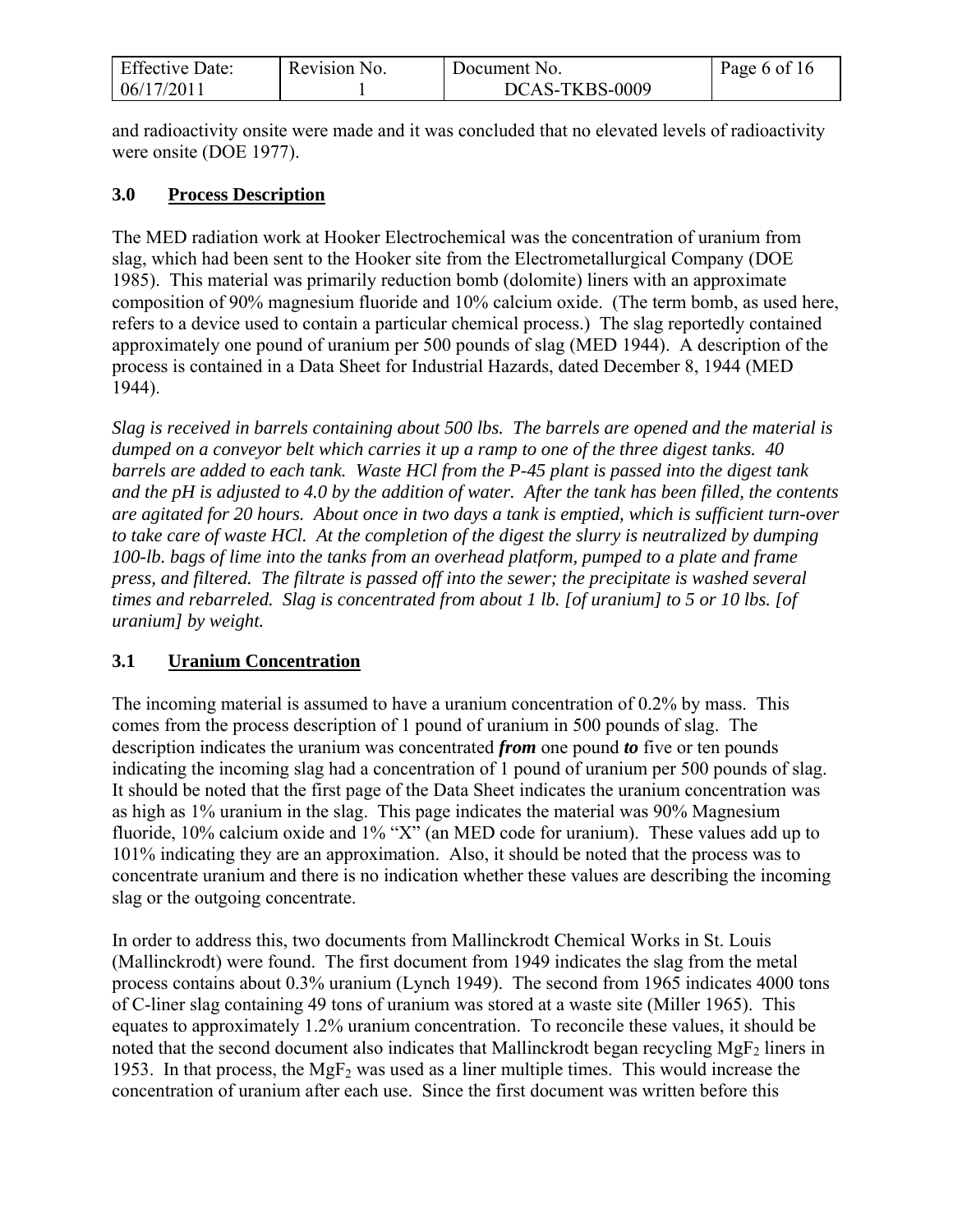| <b>Effective Date:</b> | Revision No. | Document No.   | Page 7 of 16 |
|------------------------|--------------|----------------|--------------|
| 06/17/2011             |              | DCAS-TKBS-0009 |              |

recycling began (1949) and the second written after the recycling began, it is possible some or all of the slag mentioned in the second document was recycled. Since the 0.3% value was documented before recycling began, the value should be considered most applicable to the material that would have been found at Hooker while the 1.2% value is questionable.

Lastly, if the incoming material had a uranium concentration of 1%, the Hooker process description does not appear to make sense. A 1% concentration would equate to 5 pounds of uranium in 500 pounds of slag. If that were true, the mention of one pound of uranium in the description makes no sense. Also stating that the slag was concentrated *to* 5 pounds would make no sense.

Therefore, based on the indications in the Hooker process description, the uranium concentration will be assumed to be 0.2% for the incoming slag and 2% (10 pounds in 500 pounds of concentrate) in the outgoing concentrate.

### **3.2 Monthly Production Rate**

The Data Sheet indicates approximately 10 tons of material per month was processed. This appears to correlate well with a War Department memo dated 3/8/1946 that requested medical clearance for the termination of the Hooker Electrochemical contract. This memo indicated a total of 152 tons of slag were processed through this system and that it operated from July 1944 through January 15, 1946 (Mears 1946). At 10 tons per month, this timeframe would equal 180 tons. The difference in the two values is likely due to a slower rate at the beginning of the work and the likelihood that the work was performed for a shorter time frame.

It is not clear from this documentation if the values above are related to the incoming slag or the outgoing concentrate. In order to determine this, an evaluation of the quantity of  $MgF<sub>2</sub>$  produced by the MED was performed. The MED produced 2969 tons of uranium metal between 1942 and the end of 1945 (AEC 1951). There is approximately 0.432 pounds of liner per pound of  $UF_4$ (Thayer 1955). This correlates to 0.523 pounds of liner per pound of uranium or 1554 tons of liner produced by the MED between 1942 and 1945. Much of this was produced at Mallinckrodt. Even assuming that Electromet produced as much uranium metal as Mallinckrodt, the total amount of slag produced at Electromet would be 777 tons. Not all of this slag was sent to Hooker. At least some was sent to Lake Ontario Ordnance Works for storage (AEC 1949). Also, the description of the process at Hooker (MEC 1944) indicates the rate was sufficient to take care of the waste HCl. This implies neutralizing the HCl was the limiting factor, not on the rate that slag was produced at Electromet. Therefore, the rate the slag came into Hooker should be less than the rate it was produced at Electromet.

If the 10 tons per month describes the outgoing concentrate and the material was concentrated by only a factor of 5, the incoming would have to be 50 tons per month. Over an 18 month period, that is 900 tons of material coming in. Since some of the material was too large for the process and was thus redrummed without processing, the incoming would have to be even higher. Combining that with the fact that much of the slag was sent to LOOW, it appears the 10 tons per month cannot be describing the outgoing concentrate. Therefore, the 10 tons per month will be assumed to describe the incoming slag.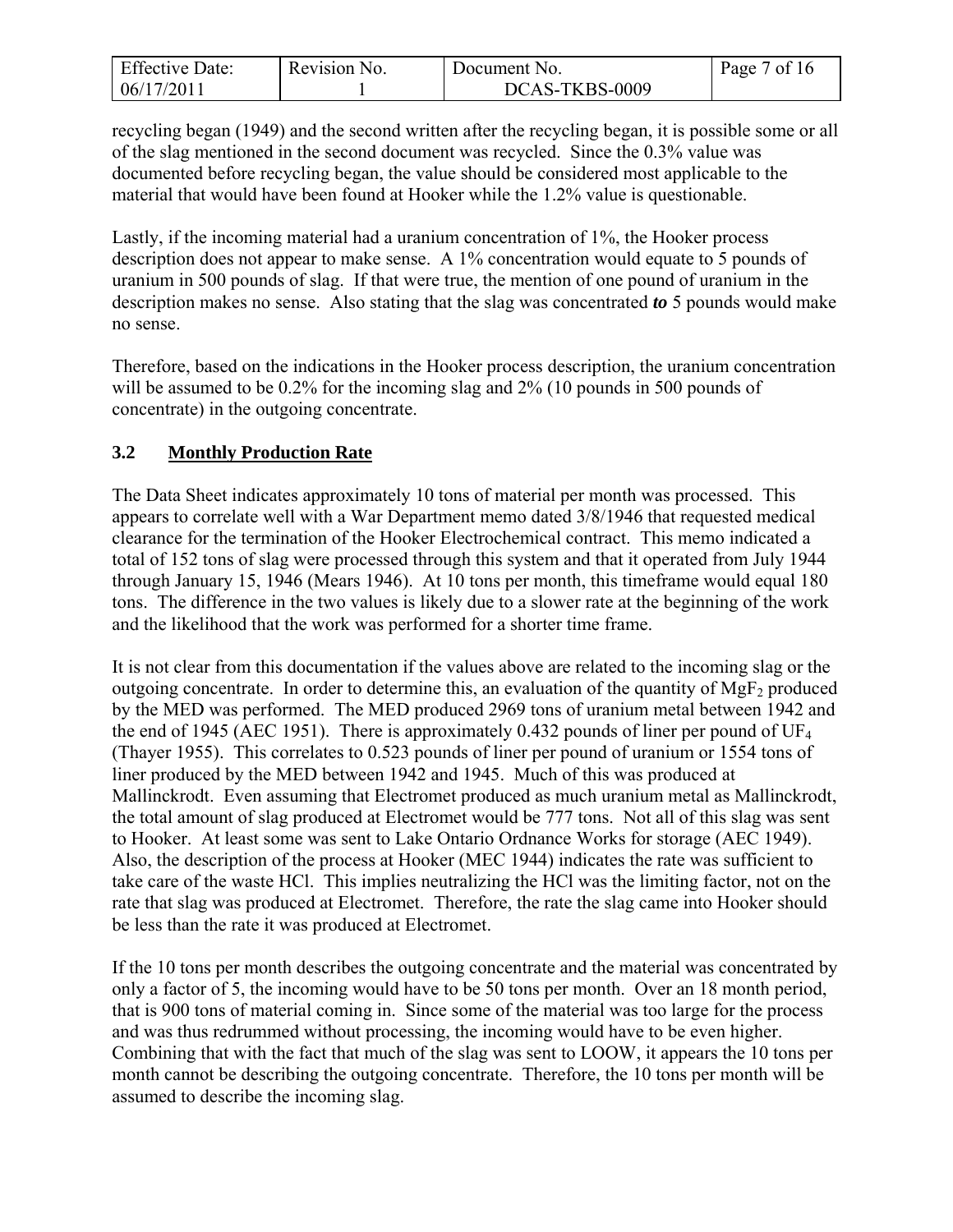| <b>Effective Date:</b> | Revision No. | Document No.   | Page 8 of 16 |
|------------------------|--------------|----------------|--------------|
| 06/17/2011             |              | DCAS-TKBS-0009 |              |

# **3.3 Daily Production Rate**

Slag coming in at a rate of 10 tons per month represents 40 barrels weighing 500 pounds each. There are only limited indications as to how long it took workers to empty these barrels. One former worker remembered the process started by dumping approximately 20 to 25 barrels per day then increasing to 40 barrels per day (Personal Communication 2009). It is questionable however whether this employee was discussing this particular project. Several inconsistencies in his recollection combined with the fact that the employee indicated they were not told what the material was leads to the realization that he may have been working on some other project at Hooker. However, the process he described includes many of the same aspects as the MgF<sub>2</sub> slag project (emptying drum, screening the material, redrumming oversized material) and is therefore a good indication of the typical pace of such work at Hooker at the time. Therefore, it is assumed that the 10 tons per month of slag contained in 40 barrels was emptied in one day.

### **4.0 Internal Dose**

No data were found in the Site Research database related to occupational internal dose during MED work. The work performed at Hooker Electrochemical involved concentrating C-2 slag. Much of that work involved either liquid or material with a high moisture content which would result in little or no airborne activity. The one task involving dry material was the dumping of barrels of MgF<sub>2</sub> slag. The slag came directly from the nearby ElectroMet facility. Two air sample results from handling this material at ElectroMet were found. The first result was an average of an unknown number of samples taken on December 24, 1947, March 30, 1948 and May 14, 1948. The average of the samples was  $456 \text{ dpm/m}^3$ . The second result was an average of three samples taken between August  $17<sup>th</sup>$  and the 19<sup>th</sup> of 1949. The average value was 398  $dpm/m<sup>3</sup>$ . Work associated with these samples included shoveling the material into the barrels.

Since there are only two results and they were reported as averages, they provide little information about the variability of the data. Therefore, additional samples associated with handling MgF<sub>2</sub> were found at Mallinckrodt and Fernald. These samples are listed in Table 1.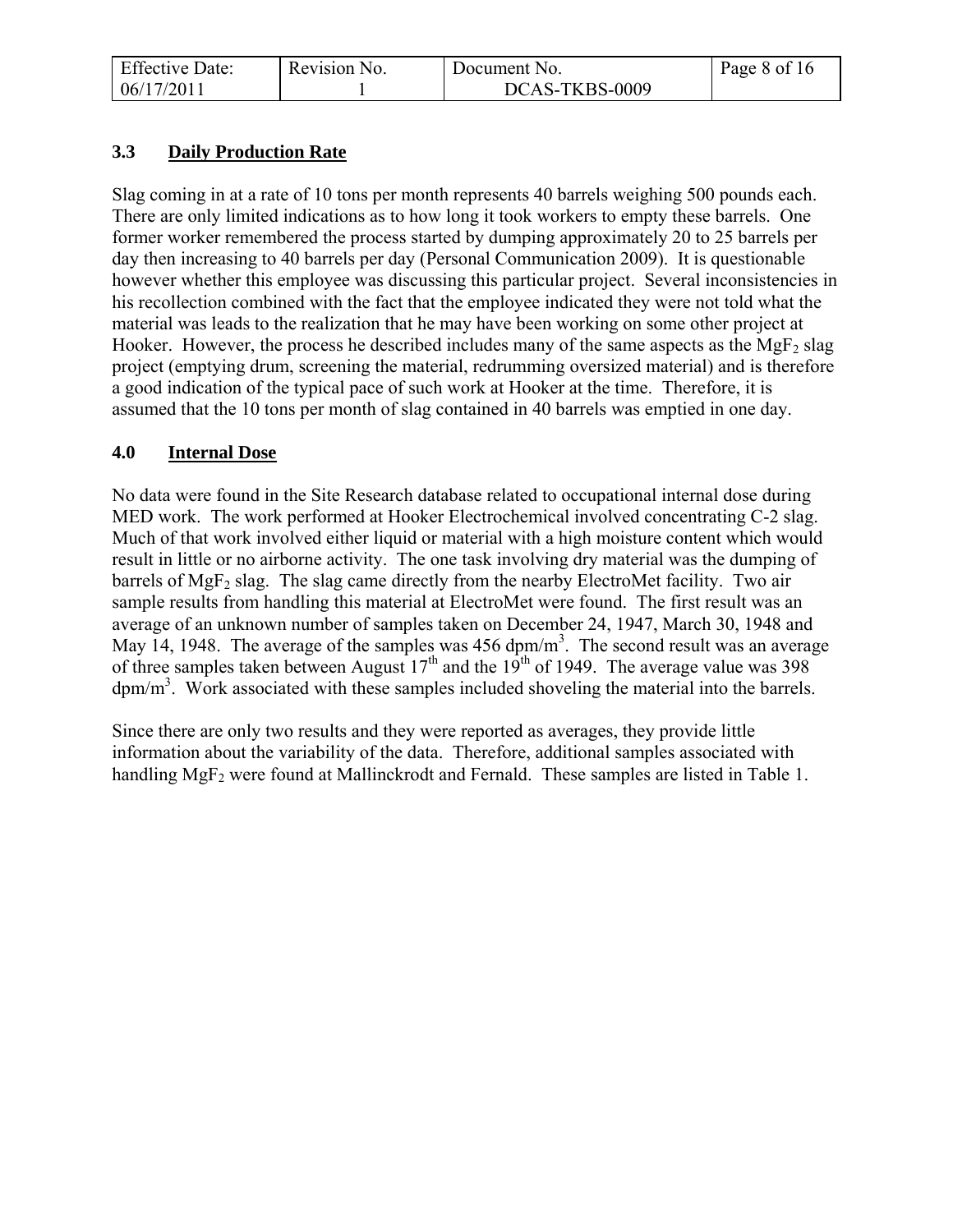| <b>Effective Date:</b> | Revision No. | Document No.   | Page 9 of 16 |
|------------------------|--------------|----------------|--------------|
| 06/17/2011             |              | DCAS-TKBS-0009 |              |

| <b>Table 1: Magnesium Fluoride Air Samples</b> |                                                    |                           |                                               |             |
|------------------------------------------------|----------------------------------------------------|---------------------------|-----------------------------------------------|-------------|
| Site                                           | Task                                               | Air                       | Comments                                      | <b>SRDB</b> |
|                                                |                                                    | Concentration<br>(dpm/m3) |                                               | reference   |
| ElectroMet                                     | Loading slag into                                  | 456                       | Average of unknown                            | 8917 pg 7   |
|                                                | barrels and weighing                               |                           | number of samples                             |             |
| ElectroMet                                     | Shoveling slag into                                | 398                       | Average of three                              | 8930 pg 19  |
|                                                | drums                                              |                           |                                               |             |
| Mallinckrodt                                   | Slag Man                                           | 154                       |                                               | 9340 pg 4   |
| Mallinckrodt                                   | Slag handling                                      | 154                       |                                               | 11553       |
| Mallinckrodt                                   | Slag Man                                           | 77                        |                                               | 9341 pg 5   |
| Mallinckrodt                                   | Removing slag drum                                 | 237                       |                                               | 9443 pg 19  |
| Mallinckrodt                                   | Removing slag drum                                 | 60.8                      |                                               | 9443 pg 19  |
| Fernald                                        | $BZ$ – dumping can of<br>C-liner                   | 247                       |                                               | 34544       |
| Fernald                                        | $\overline{BZ}$ – dumping can of<br>C-liner        | 191                       |                                               | 34544       |
| Fernald                                        | $BZ$ – dumping can of<br>C-liner                   | 255                       |                                               | 34544       |
| Fernald                                        | $BZ$ – dumping can of<br>C-liner                   | 206                       |                                               | 34544       |
| Fernald                                        | $BZ -$ dumping drum<br>of C-liner                  | 793                       |                                               | 42627       |
| Fernald                                        | $BZ -$ dumping drum<br>of C-liner                  | 829                       |                                               | 42627       |
| Fernald                                        | $\overline{BZ}$ – dumping drum<br>of C-liner       | 424                       |                                               | 42627       |
| Fernald                                        | $BZ$ – dumping drum<br>of slag outdoors            | 32                        |                                               | 42628       |
| Fernald                                        | $BZ$ – dumping drum<br>of slag outdoors            | 110                       |                                               | 42628       |
| Fernald                                        | $BZ$ – dumping drum<br>of slag outdoors            | 85                        | Value calculated from<br>average, min and max | 42628       |
| Fernald                                        | $\overline{B}Z$ – dumping drum<br>of slag outdoors | 85                        | Value calculated from<br>average, min and max | 42628       |

These samples were used to determine the parameters of a lognormal distribution. The analysis resulted in determining a geometric standard deviation (GSD) of 2.43 and a geometric mean (GM) value of 187.7 dpm/m<sup>3</sup>. The 95<sup>th</sup> percentile of this distribution is 806 dpm/m<sup>3</sup>. Figure 1 shows the individual data points along with the fit associated with these parameters.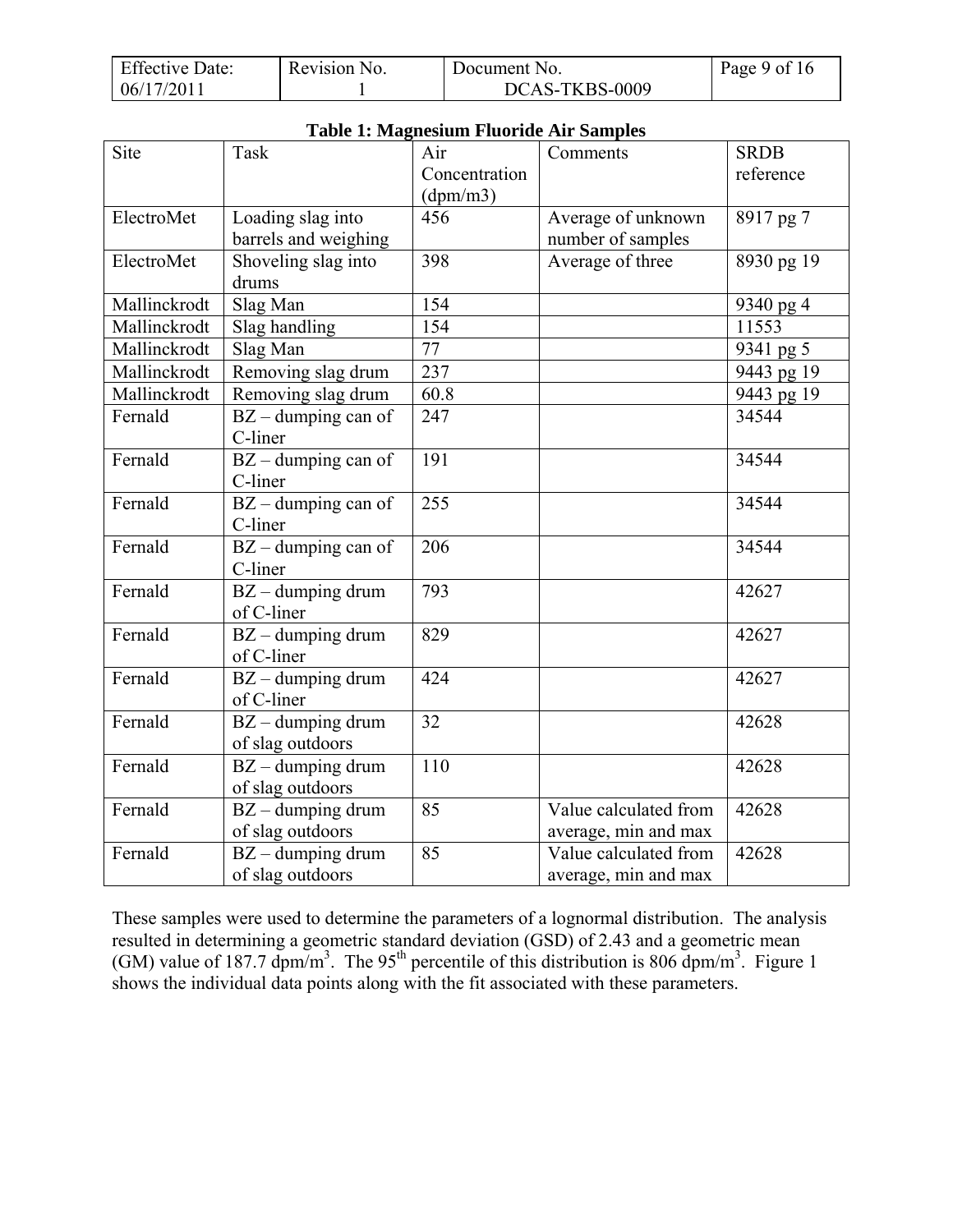| <b>Effective Date:</b> | Revision No. | Document No.   | Page 10 of 16 |
|------------------------|--------------|----------------|---------------|
| 06/17/2011             |              | DCAS-TKBS-0009 |               |



Drum dumping is the highest airborne causing evolution at Hooker but it was performed only one day per month. The next highest airborne causing evolution would be the filtering and drumming of the concentrate after digestion. The remaining operations were performed in a liquid system. In order to determine an intake associated with filter operations, measurements associated with the digestion of uranium concentrates were considered. Digestion of concentrates involves many of the same basic steps as the concentration of  $MgF_2$  at Hooker. A report by Christofano and Harris (Christofano 1960) determined the range of airborne activity associated with digesting uranium concentrates to be between 17 dpm/m<sup>3</sup> and 100 dpm/m<sup>3</sup> with an average concentration of 40  $\text{dpm/m}^3$ . They also noted the uranium concentration in the incoming concentrate was 70% to 90%  $U_3O_8$ . Using the average (80%) equates to a uranium concentration of 68%. The concentrate being filtered at Hooker is 2% uranium. Adjusting the highest air concentration (100 dpm/m<sup>3</sup>) down to 2% uranium produces a uranium airborne concentration of 2.95 dpm/m<sup>3</sup>.

The internal dose estimate for Hooker will assume individuals are exposed to slag dumping 5% of the time (1 day per month) and the airborne concentration associated with filter operations the remaining 95% of the time. The 95<sup>th</sup> percentile of the slag distribution (806 dpm/m<sup>3</sup>) will be used along with the bounding value  $(2.95 \text{ dpm/m}^3)$  for the filter operation. This produces an average airborne concentration of 43.1  $dpm/m<sup>3</sup>$ . It is further assumed that the operators worked 48 hours per week for 50 weeks per year resulting in 2400 hours of work per year. This results in an intake rate of 340 dpm/calendar day.

The airborne concentration was also used to determine an ingestion intake per OCAS-TIB-0009 (OCAS 2004). This results in an ingestion intake of 5.9 dpm/calendar day.

### **5.0 External Dose**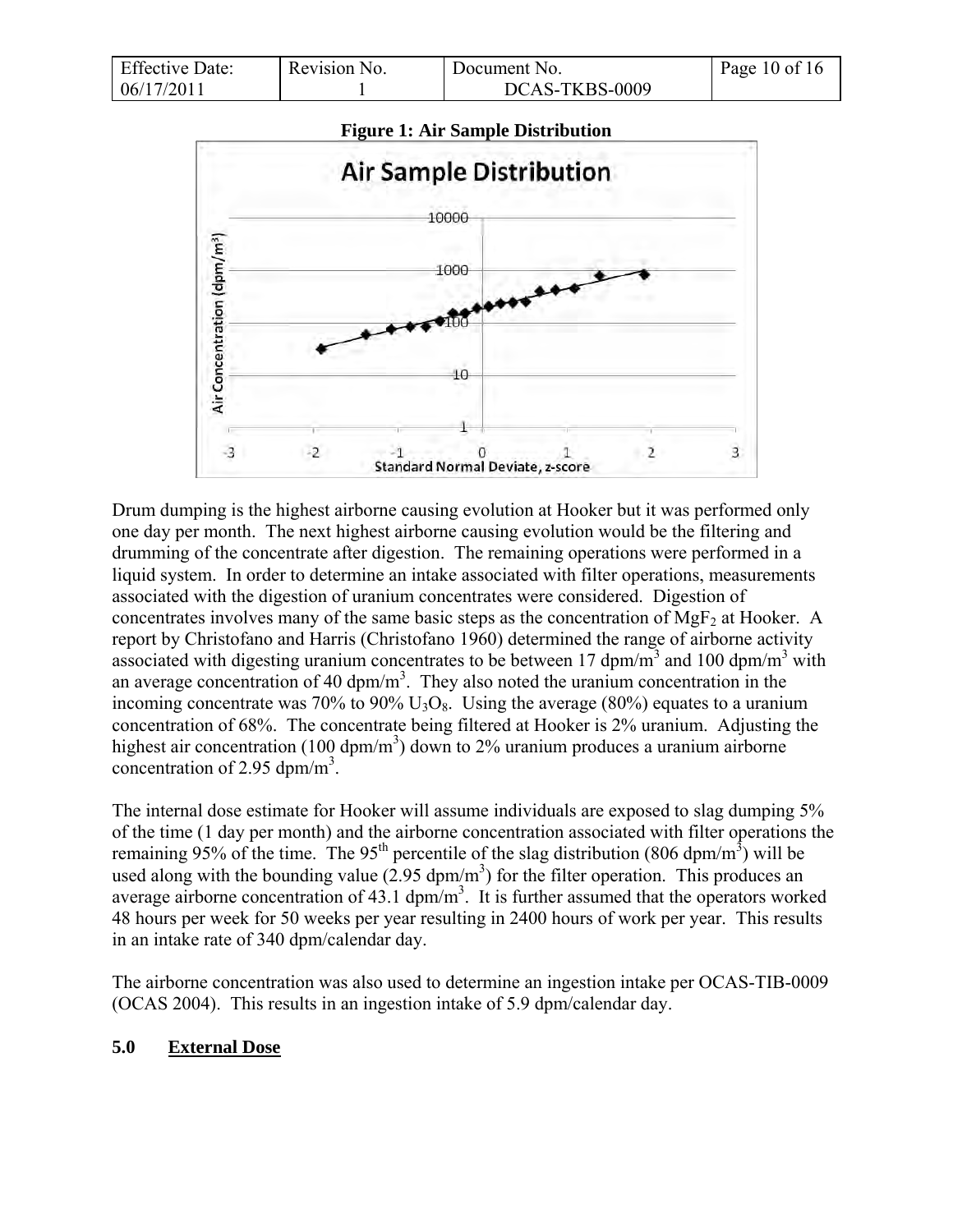| <b>Effective Date:</b> | Revision No. | Document No.   | Page 11 of 16 |
|------------------------|--------------|----------------|---------------|
| 06/17/2011             |              | DCAS-TKBS-0009 |               |

No external dosimetry data were found related to occupational external dose at Hooker during the MED work. Therefore, external dose was modeled using the computer code MCNPX (LANL 2009). External dose associated with the incoming barrels of slag (0.2% uranium) was modeled as well as with a barrel of uranium concentrate (2% uranium) and surface contamination.

# **5.1 Slag Barrel**

The slag was reported to have arrived in wooden barrels with 500 pounds of slag in each barrel. The barrel was modeled as a cylinder. The material was assumed to be contained within a 50 gallon volume 36 inches high. The reported composition of the slag was 90% MgF (assumed to mean MgF<sub>2</sub>), 10% CaO and 1% X (a code for uranium). These values sum to 101% and therefore must be adjusted. The uranium was assumed to be in the form of  $UO<sub>2</sub>$  since small particles of uranium would readily oxidize. As discussed in section 3.1 the uranium concentration is assumed to be  $0.2\%$  by weight. The percentages of MgF<sub>2</sub> and CaO were reduced proportionally so that the entire composition added to 100%. This results in a composition of  $0.23\%$  UO<sub>2</sub> (0.2% uranium), 89.80% MgF<sub>2</sub> and 9.98% CaO. 500 pounds of material contained in a 50 gallon space results in an average density of 1.2 g/cc. The uranium was assumed to be naturally enriched with short-lived decay products in equilibrium with their parent radionuclides. The shielding that would be provided by the barrel walls was ignored.

MCNPX was utilized to calculate the dose rate from direct photons and bremsstrahlung x-rays at a distance of one foot and one meter from the barrel. Dose conversion coefficients listed in ICRP 1996 Table A.1 were utilized for this calculation. The dose rate from beta particles was determined directly above the barrel on contact and one foot above the barrel. Dose conversion coefficients from ICRP 1996 Table A.43 were utilized for this calculation. The resulting dose rates are shown in Table 2.

|         | $\overline{\phantom{0}}$<br>Photons | <b>Betas</b> |
|---------|-------------------------------------|--------------|
|         | (mr/hr)                             | (mrem/hr)    |
| Contact | N/A                                 | 1.91E-01     |
| 1 foot  | 1.94E-03                            | 4.61E-02     |
| 1 meter | 5.78E-04                            | N/A          |

**Table 2: Slag Barrel External Dose Rates** 

# **5.2 Concentrate Barrel**

After digestion and filtering, the filtered concentrate was placed into barrels. This was also modeled using the same assumptions as the slag barrel except the uranium concentration was assumed to be 2%. The composition of the concentrate was then  $2.27\%$  UO<sub>2</sub> (2% uranium), 87.96% MgF<sup>2</sup> and 9.77% CaO.

The calculated dose rates from the concentrate barrel are shown in table 3.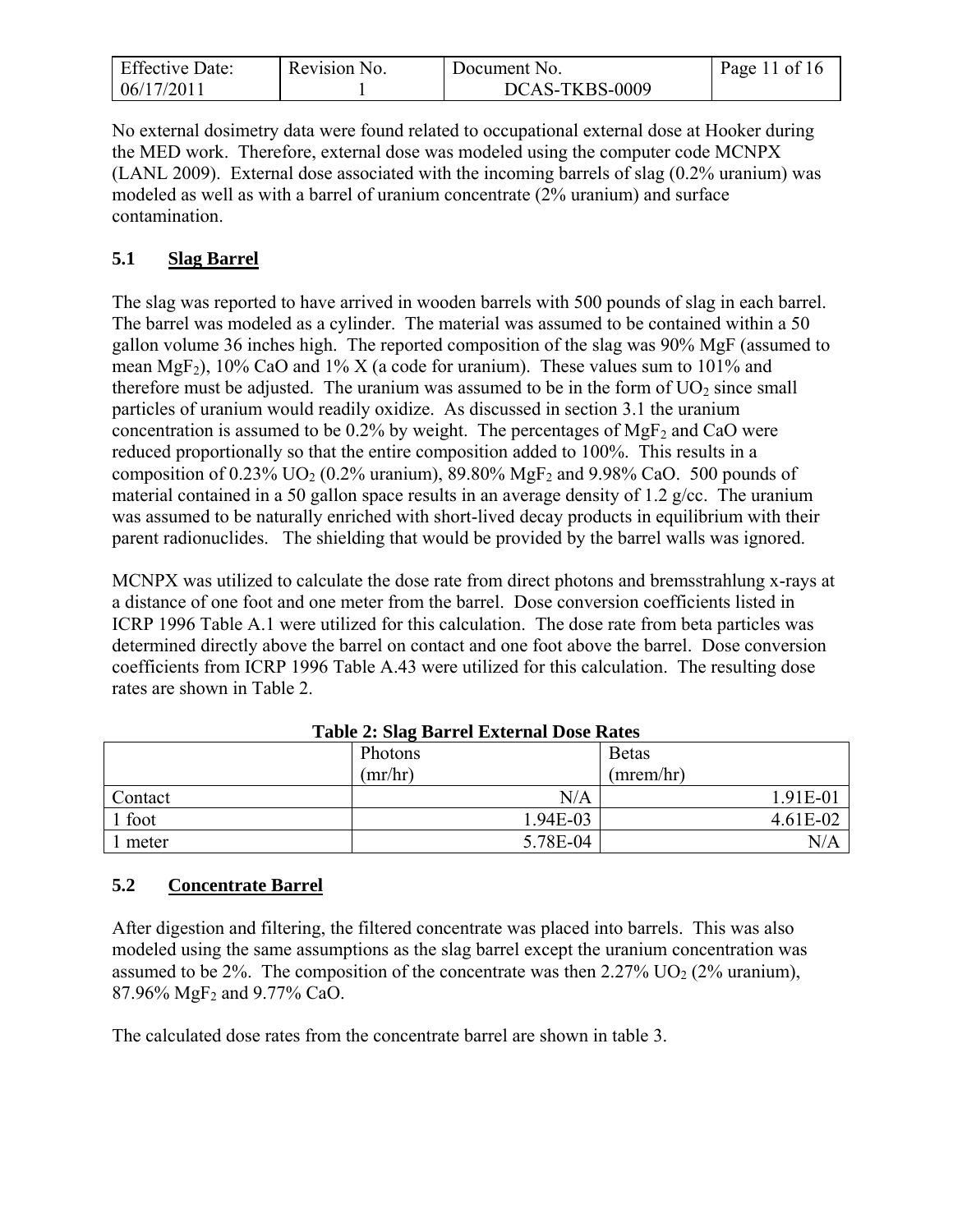| <b>Effective Date:</b> | Revision No. | Document No.   | Page 12 of 16 |
|------------------------|--------------|----------------|---------------|
| 06/17/2011             |              | DCAS-TKBS-0009 |               |

| Table 9. Concentrate External Dose Rates |           |              |  |
|------------------------------------------|-----------|--------------|--|
|                                          | Photons   | <b>Betas</b> |  |
|                                          | (mrem/hr) | (mrem/hr)    |  |
| Contact                                  | N/A       | $1.93E + 00$ |  |
| 1 foot                                   | 1.65E-02  | 4.44E-01     |  |
| meter                                    | 4.91E-03  | $\rm N/A$    |  |

### **Table 3: Concentrate External Dose Rates**

### **5.3 External Dose from Surface Contamination**

Next the external dose rate from surface contamination was calculated again utilizing the computer code MCNPX. The model assumed a large area of contamination (circle with a 100 meter diameter). The contamination was assumed to be evenly distributed over the area. The radioactive components of the contamination were assumed to be naturally enriched uranium in equilibrium with its short-lived decay products. The dose rate one foot from the surface was calculated assuming a contamination of 1  $dpm/m^2$  alpha activity. This produced conversion factors that could then be multiplied by the surface contamination values to obtain external dose rates. The result of these calculations is shown in Table 4.

#### **Table 4: Surface Contamination External Dose Rates**

|        | Conversion factor                             | Dose Rate        |
|--------|-----------------------------------------------|------------------|
| Photon | 6.79E-10 mr/hr per dpm alpha/m <sup>2</sup>   | $1.90E-04$ mr/hr |
| Beta   | 6.04E-08 mrem/hr per dpm alpha/m <sup>2</sup> | 1.69E-02 mrem/hr |

The surface contamination level was estimated by assuming the airborne activity deposited with a velocity of 0.00075 m/s. The airborne activity used was the average activity from section 4.0  $(43.1 \text{ dpm/m}^3)$ . The airborne was assumed to deposit for 2400 hours (one full work year) without any removal mechanism. This resulted in a surface contamination level of 279410  $dpm/m<sup>2</sup>$ . This value was multiplied by the conversion factors in Table 4 to obtain the estimate of external dose rates due to surface contamination. The resulting dose rates are also contained in Table 4.

All beta exposure is entered into IREP as electrons >15keV. Energy distribution of the photon exposure rate from surface contamination was also calculated using MCNPX. The energy distribution was determined to be 80.2% <30keV, 12.3% 30 to 250 keV and 7.5% >250 keV. These values should be used in calculating photon dose.

### **5.4 External Dose Summary**

Operators are assumed to spend 1 day per month (5%) emptying barrels of slag. A similar amount of time is assumed to be spent loading concentrate into barrels. Additionally, operators are assumed to be exposed to external radiation from surface contamination 100% of the time. Laborers are assumed to be in the area 100% of the time but not directly handle the material. As such, they are assumed to be exposed 100% of the time to external radiation from surface contamination. Supervisors are assumed to spend 50% of their time in the area but not directly handle material. Clerical or other individuals are assumed to be in the area 5% of the time but not directly handle material.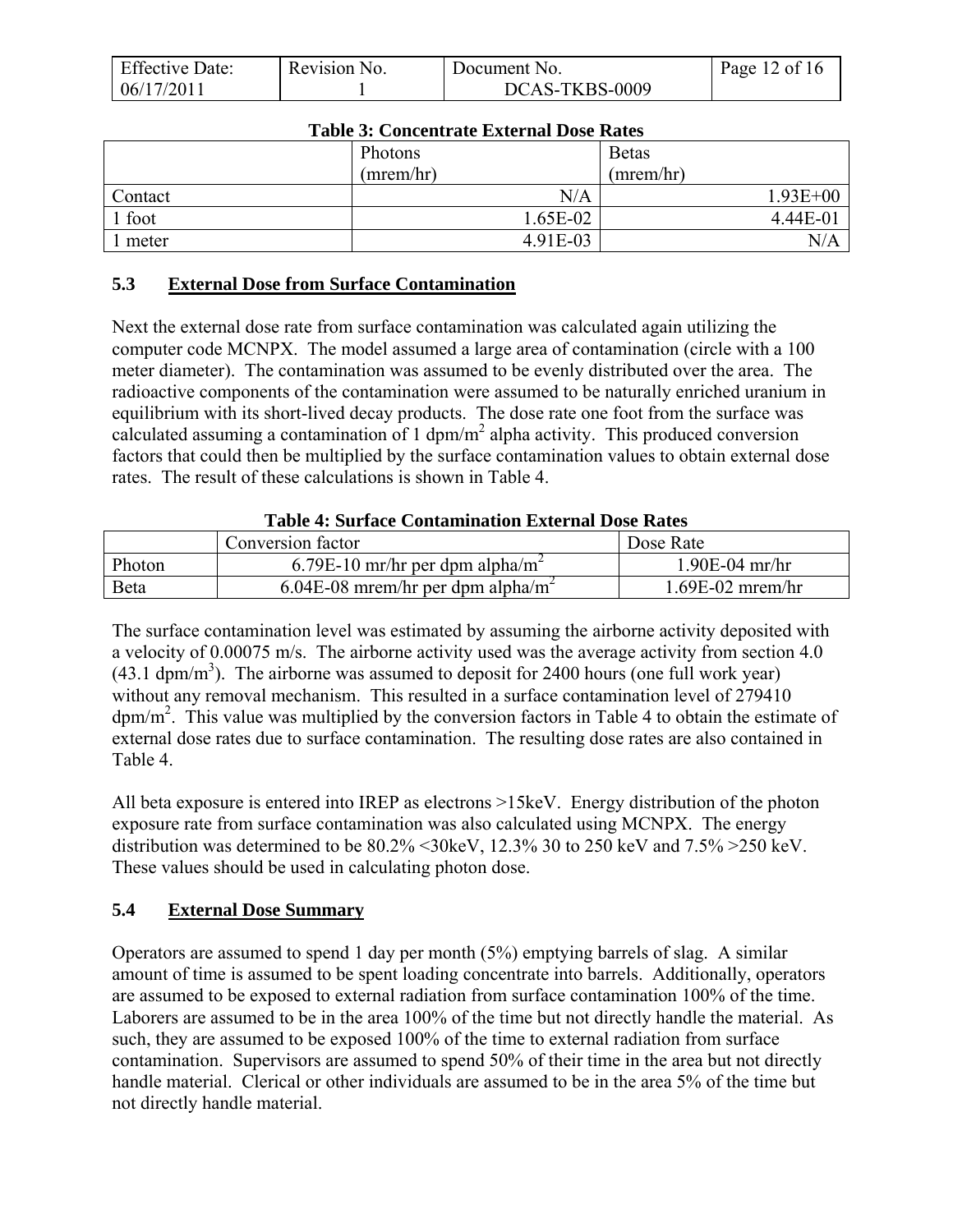| <b>Effective Date:</b> | Revision No. | Document No.   | Page 13 of 16 |
|------------------------|--------------|----------------|---------------|
| 06/17/2011             |              | DCAS-TKBS-0009 |               |

While handling the material directly, operators are assumed to spend 50% of their time one foot from the barrels and the remaining 50% of the time one meter from the barrels. The operators' hands are assumed be in contact with the material the entire time they are one foot from the barrels. The annual doses were calculated for photon dose, skin of the whole body (WB-skin) and the hands and forearms. The overall external dose estimates for operational periods are shown in Table 5.

|                           | Photon               | WB-Skin      | Hands and forearms |  |  |
|---------------------------|----------------------|--------------|--------------------|--|--|
|                           | (mr/yr)              | (mrem/yr)    | (mrem/yr)          |  |  |
|                           | <b>Material Dose</b> |              |                    |  |  |
| Operators                 | $1.43E + 00$         | $2.94E + 01$ | $1.27E + 02$       |  |  |
| <b>Contamination Dose</b> |                      |              |                    |  |  |
| <b>Operators</b>          | 4.55E-01             | $4.05E + 01$ | $4.05E + 01$       |  |  |
| Laborers                  | 4.55E-01             | $4.05E + 01$ | $4.05E + 01$       |  |  |
| Supervisors               | 2.28E-01             | $2.03E + 01$ | $2.03E + 01$       |  |  |
| Clerical                  | 2.28E-02             | $2.03E + 00$ | $2.03E + 00$       |  |  |

**Table 5: External Dose Summary** 

The photon doses from material should be entered into IREP as 30keV to 250 keV photons with a constant distribution. Photon doses from contamination should be entered into IREP as a constant distribution with the energy distributed as 80.2% <30 keV, 12.3% 30 to 250 keV and 7.5% >250 keV. The WB-skin and hands and forearms doses should be entered as electrons greater than 15 keV with a constant distribution. The 1944 and 1946 doses should be prorated to the fraction of the year the operation occurred based on a start date of July 11, 1944 and an end date of January 15, 1946.

### **6.0 Residual Contamination**

For the purposes of this document, the residual contamination period at Hooker Electrochemical is considered to begin on January 15, 1946 and end on October 11, 1976. The end date is based on the Residual Contamination report (NIOSH 2009) and the date of the radiological survey that concluded that no elevated levels of radioactivity were onsite (DOE 1977 pg 11).

The external dose rates used during this period are the dose rates contained in section 5.3 from the surface contamination.

The internal dose rates are based on the surface contamination values derived in section 5.3 combined with a resuspension factor of  $1x10^{-6}$  m<sup>-1</sup>. NUREG-1720 provides this value as the Nuclear Regulatory Commission's recommendation of an appropriate resuspension factor for license termination screening. The recommendation indicates a resuspension factor of  $1x10^{-6}$  m<sup>-1</sup> is more realistic than the previous value of  $1.42 \times 10^{-5}$  m<sup>-1</sup> and sufficiently conservative for screening analysis. In this analysis, the NRC noted a significant difference between those studies conducted in areas with freshly deposited contamination versus those involving "operating facilities or those undergoing decommissioning". Since the NRC report was associated with decommissioning, they chose to not use those studies involving freshly deposited contamination.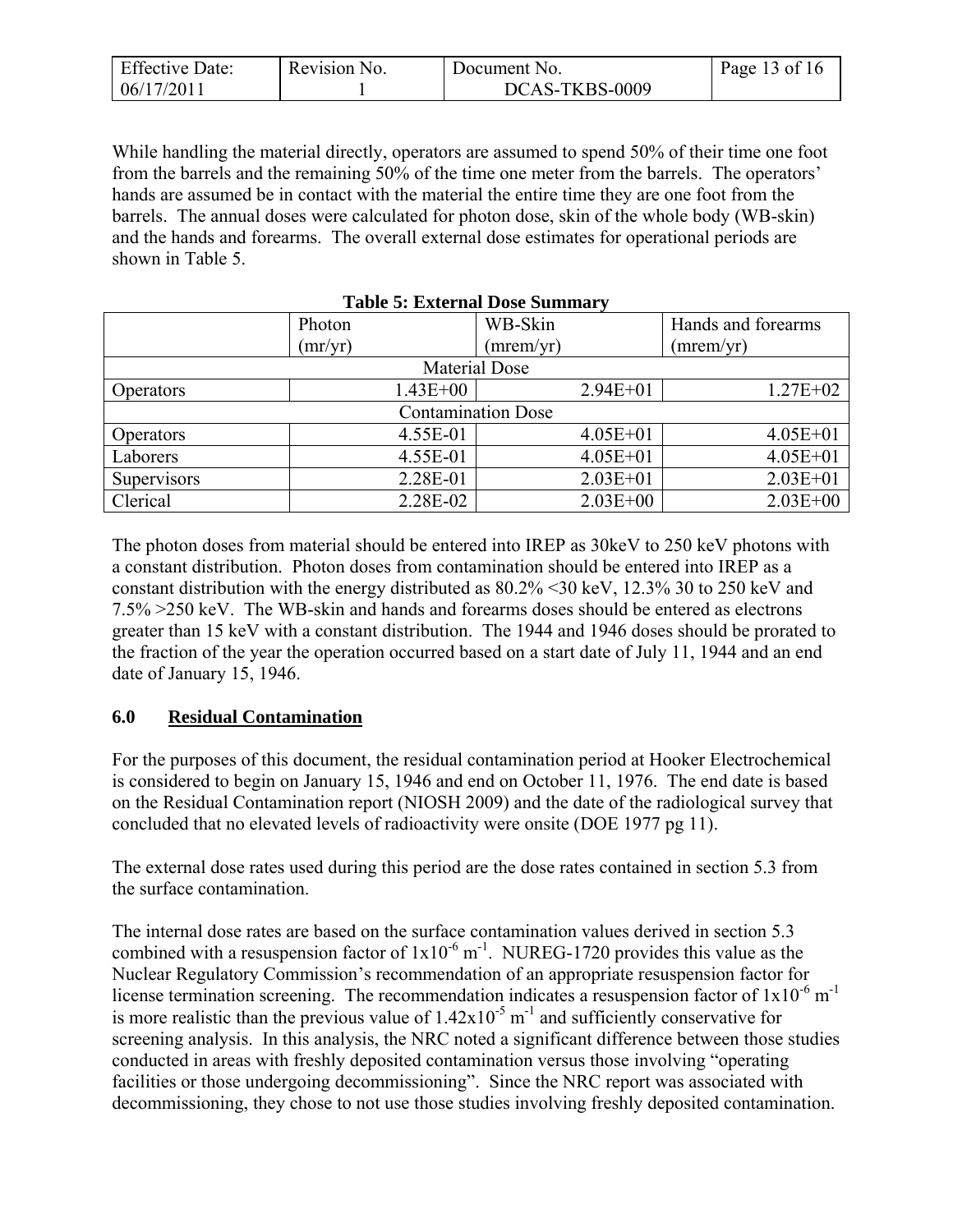| <b>Effective Date:</b> | Revision No. | Document No.   | Page 14 of 16 |
|------------------------|--------------|----------------|---------------|
| 06/17/2011             |              | DCAS-TKBS-0009 |               |

The basis for this decision was the assumption that any area undergoing decommissioning would likely be washed down.

At Hooker, the majority of the airborne contamination (and thus the surface contamination) was located where the slag drums were emptied. This work was accomplished outdoors on a concrete pad near the railroad spur. As such, the contamination was exposed to the elements in western New York State. Wind, rain, and snow melt would quickly accomplish the same effect as washing down the area with a water hose. Therefore the resuspension factor from NUREG-1720 appears to be applicable at Hooker.

The surface contamination value is based on a bounding estimate of the airborne levels deposited for 2400 hours with no removal mechanisms. The surface contamination value is then a bounding value. Since both the internal and external exposure estimates are based on this bounding value, the dose estimated during the residual period will be entered into IREP as a constant.

| <b>Internal Dose</b> |           |                   |          |                           |  |  |  |
|----------------------|-----------|-------------------|----------|---------------------------|--|--|--|
| Job Category         | Years     | Nuclide           |          | Intake (dpm/calendar day) |  |  |  |
| All jobs             | 1946-1976 | $U-234$           |          | 2.20                      |  |  |  |
| <b>External Dose</b> |           |                   |          |                           |  |  |  |
| Job Category         | Years     | Photons $(mr/yr)$ |          | Skin ( $merm/yr$ )        |  |  |  |
| Operators            | 1946-1976 |                   | 4.55E-01 | $4.05E + 01$              |  |  |  |
| Laborers             | 1946-1976 |                   | 4.55E-01 | $4.05E + 01$              |  |  |  |
| Supervisors          | 1946-1976 |                   | 2.28E-01 | $2.03E + 01$              |  |  |  |
| Clerical             | 1946-1976 |                   | 2.28E-02 | $2.03E + 00$              |  |  |  |

**Table 6: Residual Period Dose Summary** 

The internal and external values applicable to the residual period are shown in Table 6.

### All internal dose is entered into IREP as alpha radiation with a constant distribution. External photon dose should be entered into IREP as a constant distribution with an energy distribution of 80.2% <30keV photons, 12.3% 30 to 250 keV photons and 7.5% >250 keV photons. External skin doses should be entered into IREP as a constant distribution of electrons >15keV.

# **7.0 Occupational Medical Dose**

The War Department memo dated March 8, 1946 indicated the medical requirements included a pre-employment exam including a chest x-ray as well as a monthly blood count and monthly urinalysis. It also indicates there were no special exams and that this schedule was not adhered to after the first year of operation (Mears 1946). No other information regarding occupational medical dose specific to Hooker Electrochemical was found. Information to be used in dose reconstructions for which no specific information is available is provided in ORAUT-OTIB-0006, the dose reconstruction project technical information bulletin covering diagnostic x-ray procedures. The assigned frequency should be only a pre-employment PA chest x-ray.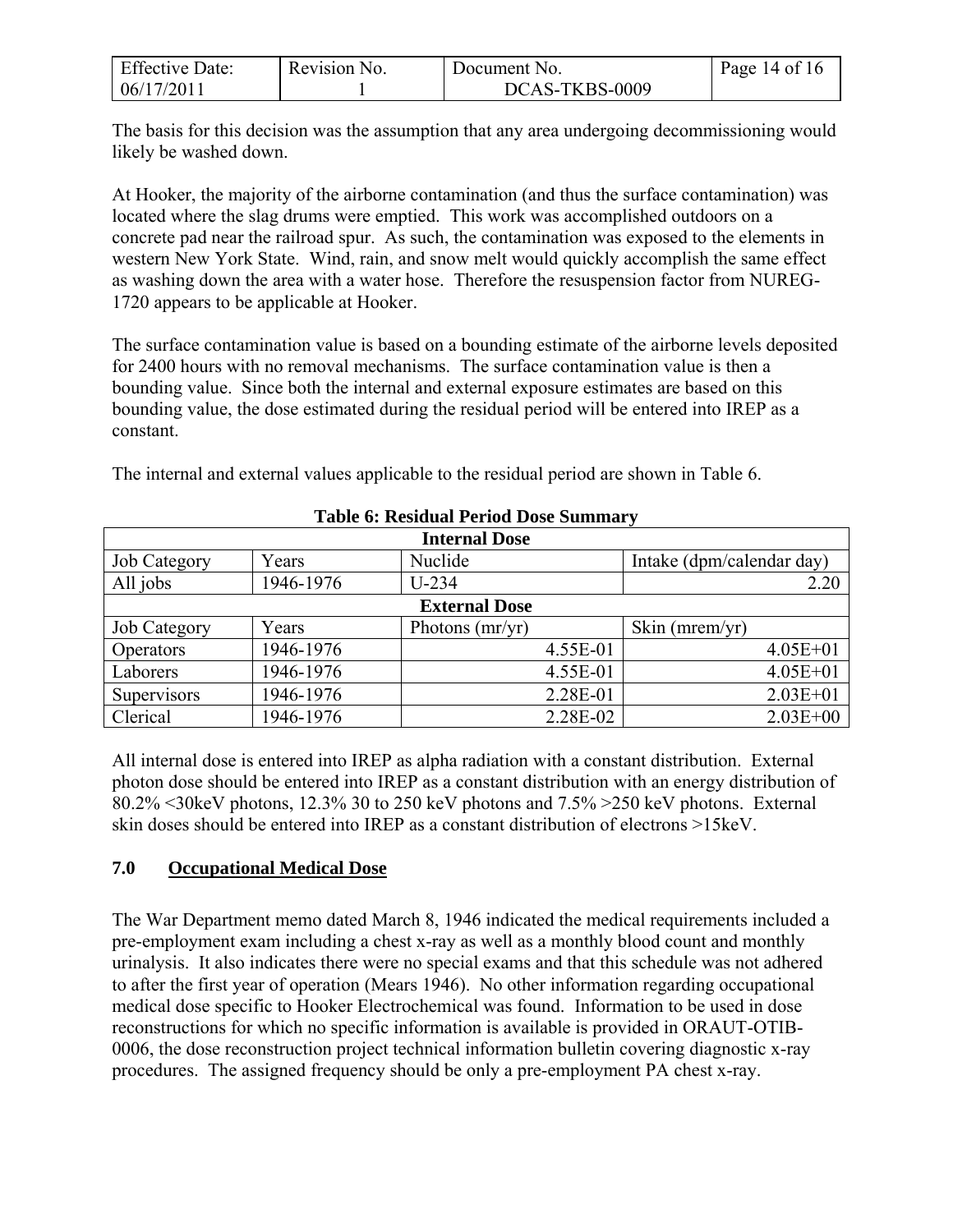| <b>Effective Date:</b> | Revision No. | Document No.   | Page 15 of 16 |
|------------------------|--------------|----------------|---------------|
| 06/17/2011             |              | DCAS-TKBS-0009 |               |

#### **8.0 References**

AEC 1949, Atomic Energy Commission, *SF Material Accounting Procedure Manual for the Tonawanda Sub-Office of the New York Operations Office*, July 15, 1949, SRDB 61025 pg. 192

AEC 1951, Atomic Energy Commission, *The Production of Uranium Feed Material*, May 22, 1951, SRDB 4125 pg 77

Christofano 1960, The Industrial Hygiene of Uranium Refining, Emil Christofano and William B. Harris, November 1960, SRDB 15774

DOE 1977, U.S. Department of Energy, 1977, *Formerly Utilized MED/AEC Sites Remedial Action Program, Radiological Survey of the Hooker Chemical Company, Niagara Falls, New York, Final Report*, Washington, D.C., January 1977, SRDB 10797

DOE 1985, U.S. Department of Energy, 1985, *Formerly Utilized Sites Remedial Action Report Elimination Report for Occidental Chemical Corporation (Former Hooker Electrochemical Company) Niagara Falls, New York,* Washington, D.C. SRDB 11002 pp. 58

DOE 2009, Office of Health, Safety and Security, EEOICPA web site. http://www.hss.energy.gov/healthsafety/fwsp/advocacy/faclist/findfacility.cfm

Dowling 1944, Dowling, Francis A., c. 1944, *Completion Report, Construction of Hooker Electrochemical Company P-45 Plant,* Contract No. W-7405-ENG-28, Tonawanda Area-Manhattan District, SRDB 11002 pp. 102-112

ICRP 1996, International Commission on Radiological Protection (ICRP), *Conversion Coefficients for use in Radiological Protection against External Radiation*, Publication 74, Annals of the ICRP, 26 (3/4)

LANL 2009, MCNP5/MCNPX: Monte Carlo N-Particle Transport Code System Including MCNP5 1.60 and MCNPX 2.6.0 and Data Libraries, Los Alamos National Laboratory, Los Alamos, New Mexico.

Lynch 1949, Memorandum from D. E. Lynch, "*Waste Disposal, Mallinckrodt Plants*", February 9, 1949, SRDB 11173 pg 2

Mears 1946, Mears, B.J., 1946, memorandum to The District Engineer, "*Medical Clearance on Terminated Madison Square Area Contracts*," Manhattan District, Oak Ridge, Tennessee, March 8, 1946, SRDB 17125 pp. 29-30

MED 1944, Manhattan District, 1944, "Medical Section – Manhattan District, Data Sheets for Industrial Hazard Rating", SRDB 16323 pp. 29-30

Miller 1965, Airport Committee, R. H. Miller Chairman, *Committee Report on Disposition of St. Louis Airport Storage Site*, November 5, 1965, SRDB 74542